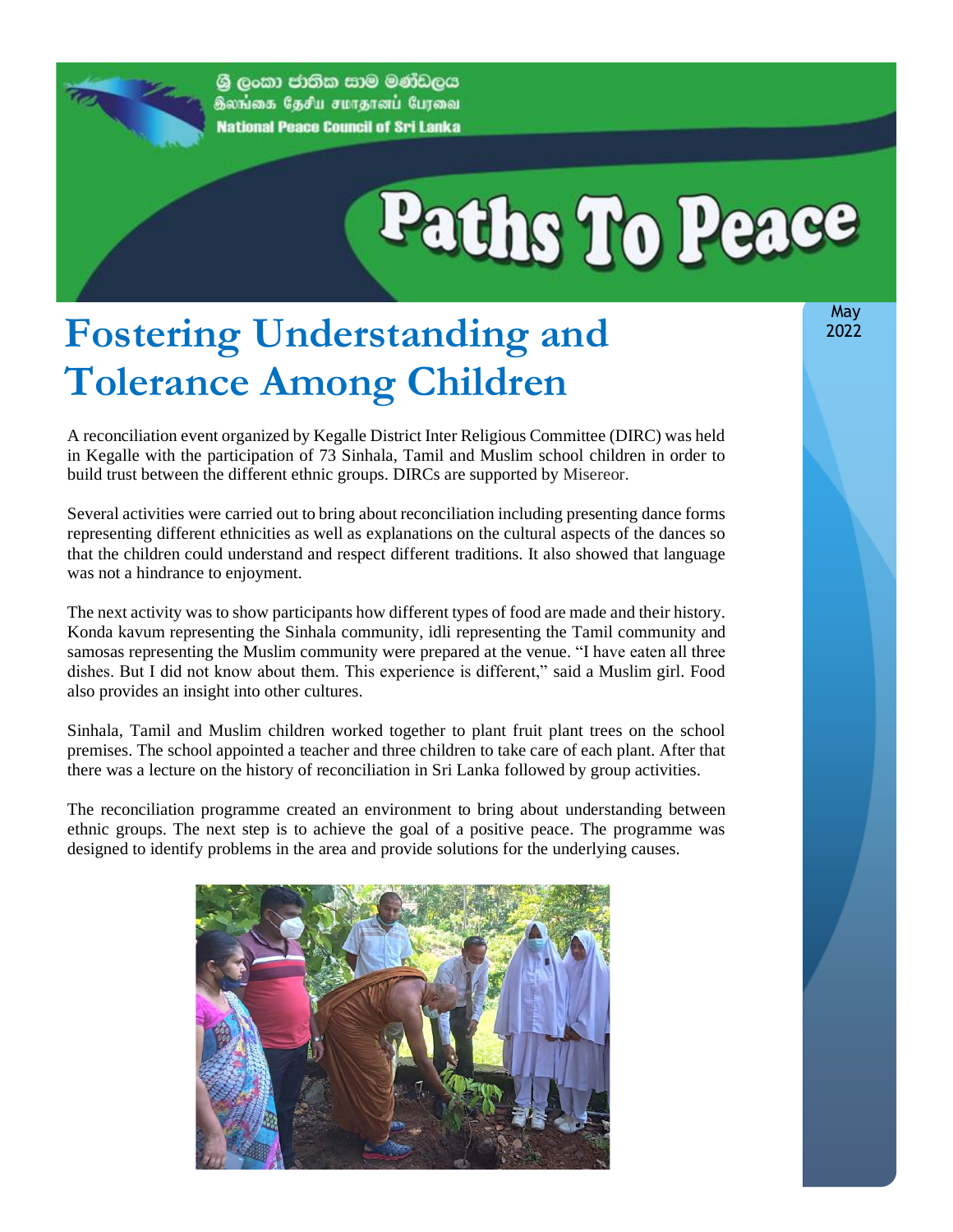## **Promoting Pluralism at Community Level**

Two new Local Inter Religious Committees (LIRCs) were established in Mawanella in the Kegalle District and Bandarawela in the Badulla Districts under NPC's Action for Religions Coexistence (ARC) project supported by the US State Department. They become part of a LIRC network in 12 locations set up and maintained through the now concluded Community Engagement for Religious Freedom (CERF) project. The new locations were selected after consultations with ground level organizations working in peace, reconciliation and human rights, a review of incidents of violence reported in media outlets and NPC's other work.

Setting up LIRCs in these locations enables NPC to expand the inter religious network to areas where Malaiyaha Tamils live in tea plantations. Their inclusion into the dialogue on religious freedom was identified as an important aspect during the previous CERF engagement as they are often overlooked in the larger decision making process.

LIRCs are home grown, community-led mechanisms that are able to mitigate localised ethnic and religious issues and create a conducive environment for religious freedom and coexistence. They are operating in Addalaichenai, Akurana, Batticaloa, Beruwala, Kuliyapitiya, Mannar, Negombo, Panduwasnuwara, Rakwana, Trincomalee, Vavuniya and Weligama. They include multi religious leaders, state officials at the sub national level, police officers attached to the community policing structure, members of civil society organizations and community members.

In Mawanella and Bandarawela, the ARC project team worked closely with local partners to identify relevant and suitable members for the new LIRCs. They will be capacitated on issues such as pluralism, gender, facilitation and mediation, community policing and rule of law.

Youth wings were included into the ARC intervention to encourage youth activism. The youth, who are between 19 and 29 years old, will be mentored by LIRC members and encouraged to understand and apply knowledge gained to their work. It is envisaged that these youth wings will become community intermediaries and contribute to the discourse on pluralism and religious freedom. Members include youth parliament members and university students.

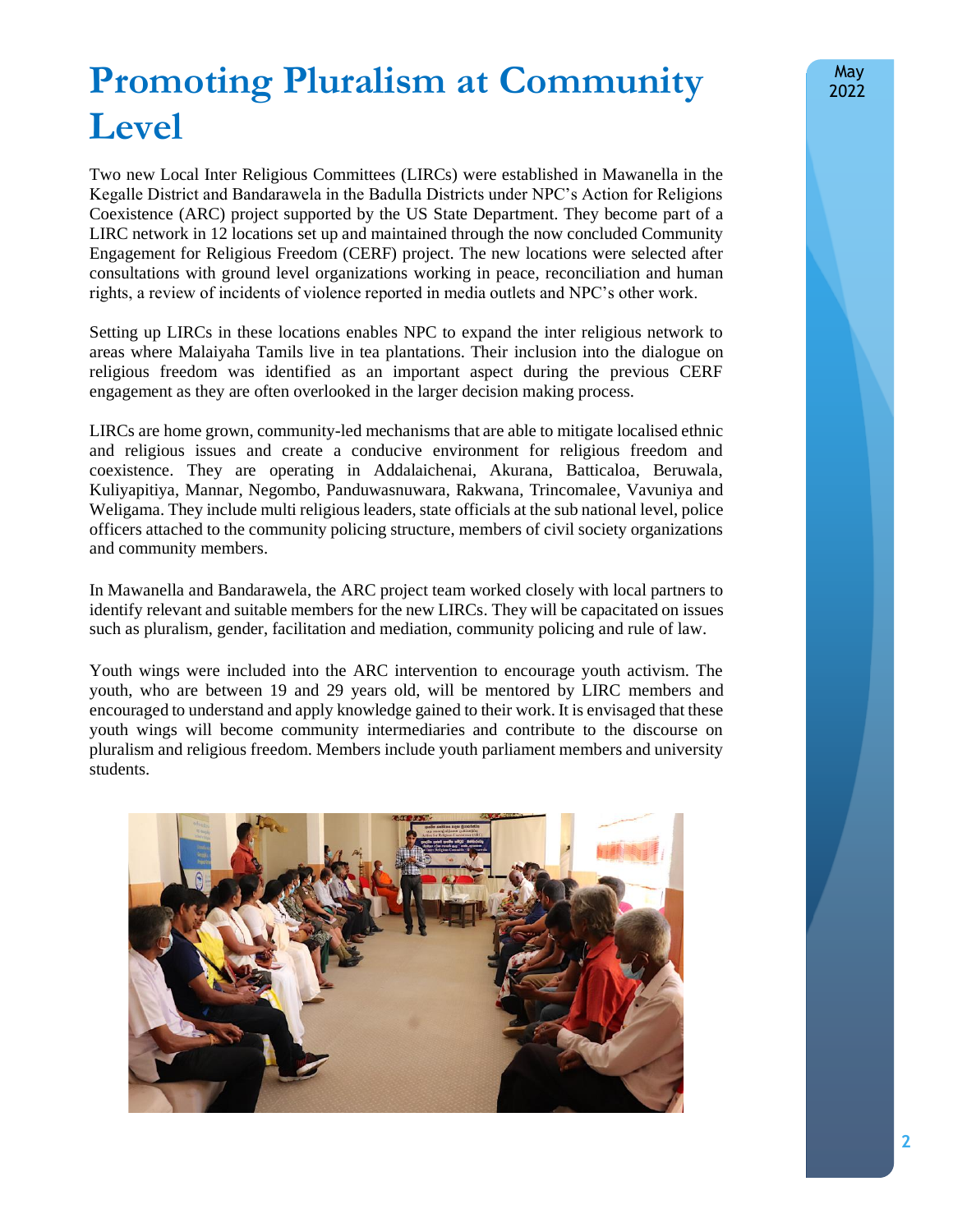Preventing extremism and violence is the one of the main objectives of creating the youth wings that can be used as community intermediaries for counselling exercises. Selected members will be given training on pluralism, rule of law, religious freedom, preventing hate speech and prevention of violence extremism.

Dilan Gamage, a member of the youth parliament from Mawanella said, "This is a timely programme since we do not get many chances to work for coexistence. Young people need to learn about coexistence, rule of law and other issues related to reconciliation."

In Bandarawela, Venerable Adhikarana Sanganayake, principal of the Liyangahawela school said, "Ethnic and religious conflicts are created to achieve different political agendas. The Buddha did not use religion to divide the community; he accepted everyone regardless of the ethnicity, class or caste. Like the Buddha we must also accept all religions and ethnic groups and use this committee is further inter religious work in the area."

#### **Learning About Preventing Violent Extremism**

Under its project Prevention of Violent Extremism Capacity Building in Sri Lanka and Bangladesh, NPC held workshops in Kurunegala, Ampara, Batticaloa, Vavuniya and Mannar for 173 representatives of civil society organizations, religious leaders, youth, state sector officials and community police.

The project aims to identify and analyse the intentions of dominant narratives in the context of violent extremism in districts, identify actors creating violent extremism and responding with counter narratives.

The workshops were facilitated by Kasun Sankalpa, a social media analyst with Hashtag Generation. Participants learnt about identifying harmful narratives and distinguishing the differences among them. They were taught about freedom of expression within local and international legal frameworks and were able to develop counter narratives avoiding stereotyping and discrimination.

These stories were identified by participants as ones that could foster extremism:

- The Muslim population is increasing in the Ampara district and they will take state lands belonging to Tamils and Sinhalese
- Mannar is only for Hindus
- The Mannar economy is controlled by the Katankudi Muslims so don't allow them to do any business
- Tamil women will be harassed by Muslims

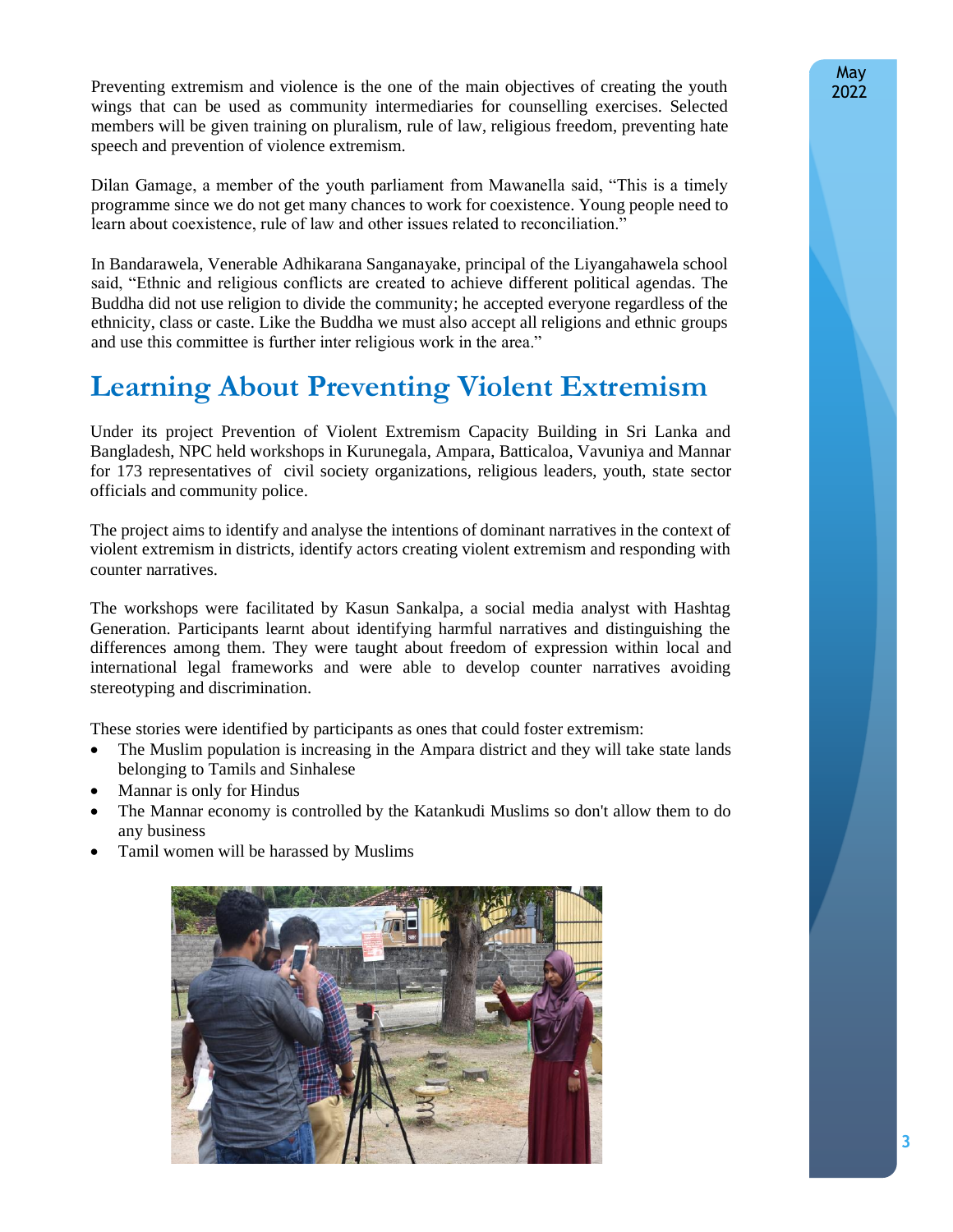# **Vocational Training to Uplift Marginalised Communities**

Under NPC's Freedom House Project, its Kegalle partner organization People's Development Foundation (PDF), in collaboration with the Government Vocational Training Centers (VET), conducted a vocational training programme for marginalised youth in the plantation sector and helped them to get government support such as monthly season tickets. The project aims to uplift the socio-economic conditions of plantation and neighbouring village youth.

Sixteen youth were selected from Sapumalkanda Estate. An awareness meeting was conducted for the youth and their parents to advise them of the support to be gained from government officials. NPC Executive Director Dr. Jehan Perera handed over the season tickets to the youth for the month of May at the meeting.

Ms. Sharmila Jinath, Plantation Community Development Officer of Dehiovita Divisional Secretariat, explained the services provided by the Divisional Secretariat office for the development of the plantation community and promised her support to the project. Mr. Rohana Jayalath, Vocational Training Development Officer of Dehiowita Divisional Secretariat, spoke on the types of vocational training opportunities they could bring to the villages.

N. Janani, a vocational trainee, said that with the training and guidance she received during the programme, she was now confident that she could become a nurse.

S. Sajeewan said he joined an air conditioner repair course and was sure of earning a good income for his family. He added that most of the students at the Batangala Vocational Training Center where he had studied were Sinhalese and he was the only Tamil student from the plantation sector. The Sinhalese students had treated him well.

Other courses offered included beauty culture, baking, mobile phone repair and motor mechanics. The youth and their parents were grateful for the opportunities given by PDF.

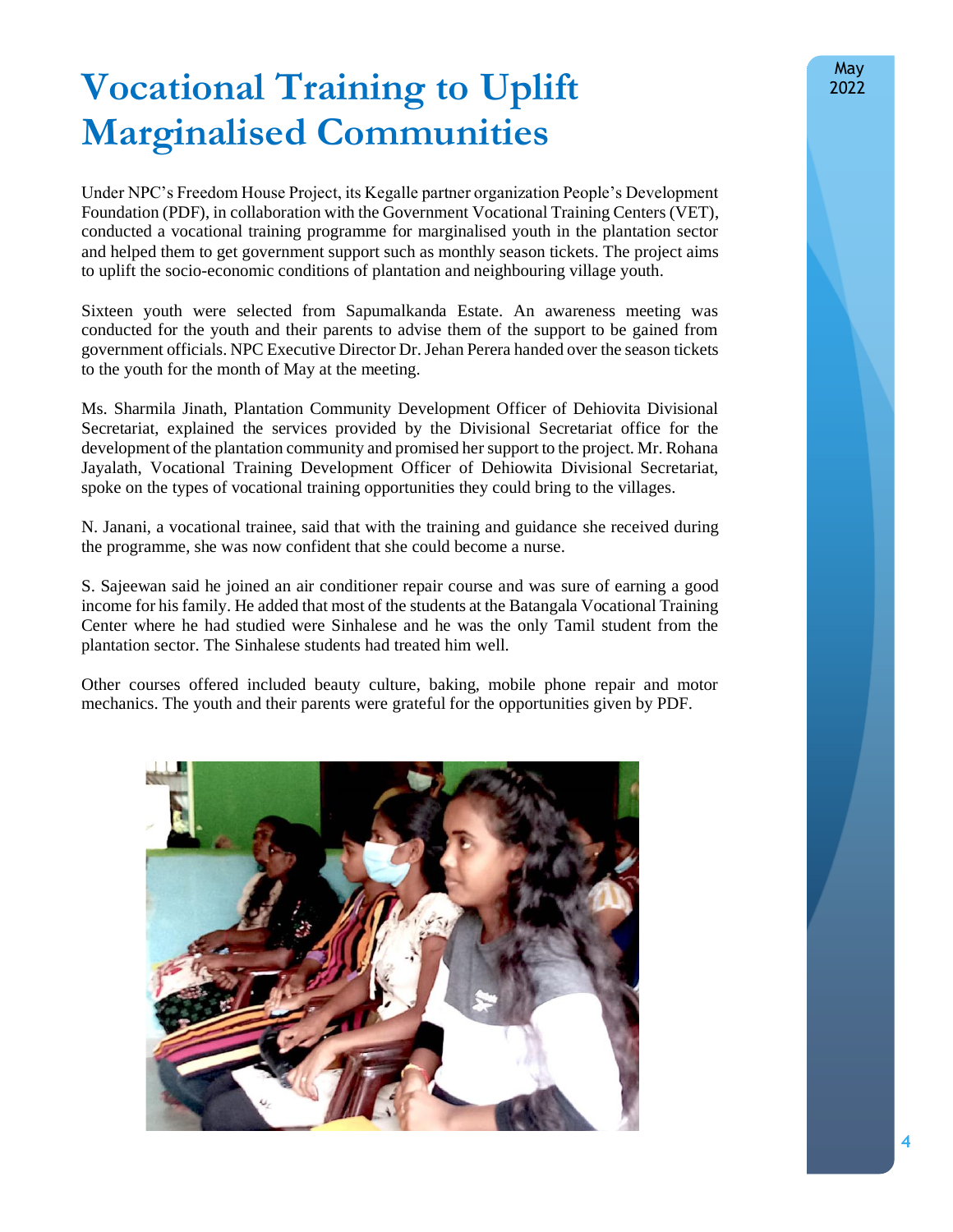## **Linking State Services to an Alienated Community**

The economic crisis in the country has thrust large sections of the people into poverty. Official inflation rates are in the region of 40 %. But the price increases of many essentials have exceeded 100 to 200 %. As a result the effective income of the people has been halved. The impact is worst felt by those who are paid by the day and on fixed incomes. Those who work on the plantations constitute a very large group. Among the ethnic groups in Sri Lanka, the up country (or Malaiyaha) Tamils are notable for being historically discriminated. They are 4.12 % of the total population according to the Department of Census and Statistics Survey of 2012.

Up country Tamils have suffered long standing, systematic discrimination in university education, government employment, housing, health services, language laws, and procedures for naturalisation of noncitizens. Tomoya Obokata, UN Special Rapporteur on contemporary forms of slavery has noted that "Malaiyaha Tamils who were brought from India to work in the plantation sector 200 years ago continue to face multiple forms of discrimination based on their origin."

After much struggle they succeeded in getting an income of Rs.1,000 per day which is less than 50 % of the market wages for labour outside of the plantation sector. Furthermore, this wage comes with many conditions by plantation companies which often prevent them from earning this amount. They have been unable to fully utilise this benefit, if it could be called such, as there is a lack of work. The fall in agricultural output due to the ill-advised fertiliser ban has given them fewer days of work.

After deductions for loans they have taken, some of them get about Rs.10,000 per month take home pay. In these circumstances, youth living on the plantations look for options outside their traditional sources of employment in the tea and rubber estates. NPC supported the People's Development Foundation (PDF) in Kegalle to provide plantation youth with vocational training through the government's vocational training programme. What was noteworthy about this initiative was that it took place by linking the state delivery system with the plantation management and the communities in a tripartite relationship through the facilitation of civil society.

The educational opportunities for estate children are abysmal. Three of the youth selected for vocational training had sat for their O'Level examination but had failed on three successive occasions to pass it due to their failure in the subject of mathematics. The vocational training programme facilitated by PDF gave them access to study the Korean language with an opportunity to work in Korea, to learn sewing, hairdressing and horticulture. These opened up new horizons to the youth.

The second positive feature of this initiative is that it linked the state official in charge of vocational training with the estate community. Prior to this activity they had never visited Sapumalkanda estate. But now that the linkage had been made by PDF, the relevant state officials expressed their willingness to arrange for regular visits. They even said they could arrange for vocational training to take place on the estate itself providing there was sufficient interest on the part of the estate children.

Bus fare to the town costs about Rs.500 per day on the private bus. The state bus service offers a monthly ticket for Rs. 2,900, but there are days when it does not run. Then the private bus becomes the only option. So the offer to hold training programmes on the estate itself is a great boon if it materialises. Through this initiative PDF has played the role of a civil society catalyst and bridgebuilder between the state and the people that reduces frustration and increases trust and social capital in society.

May 2022